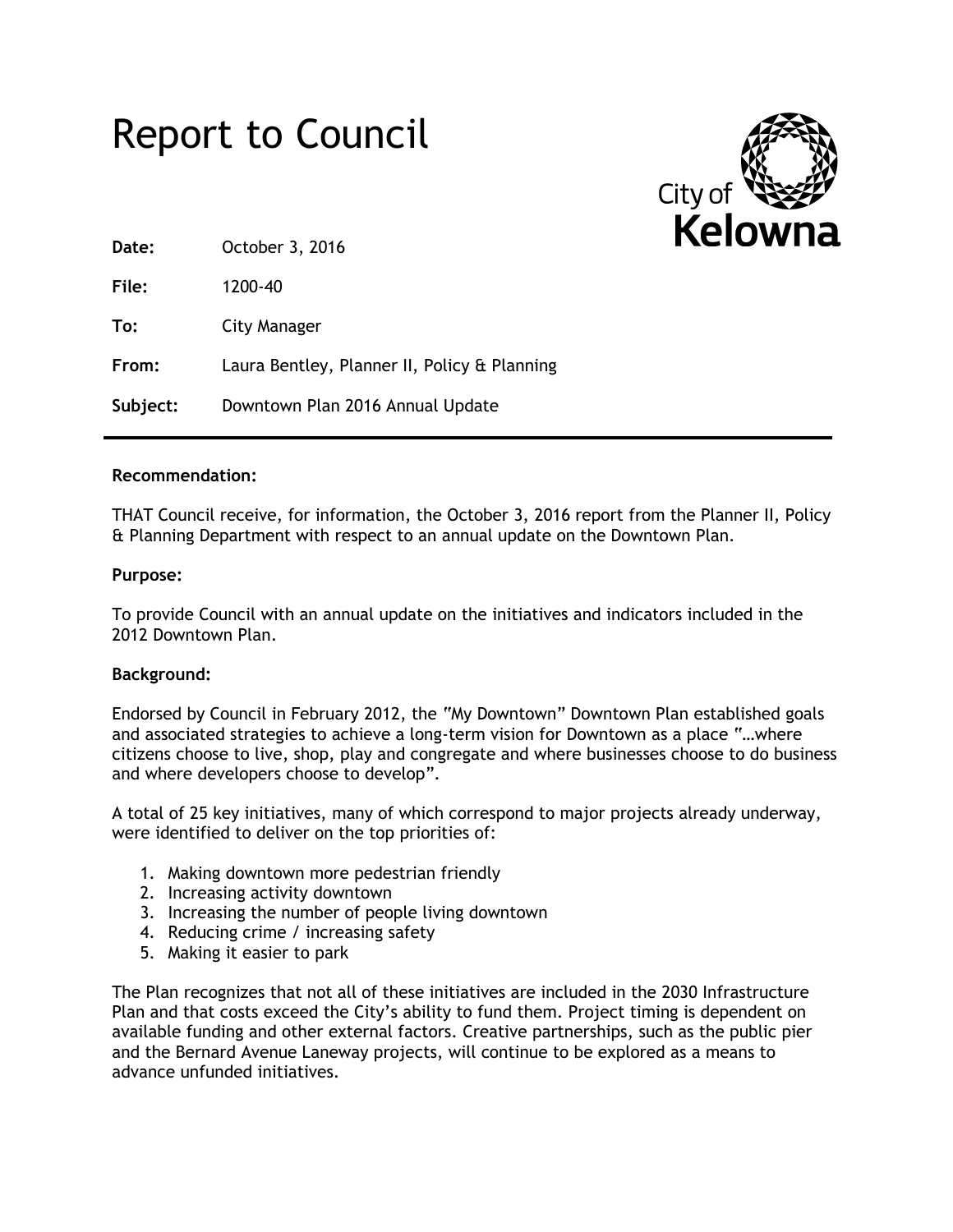The Plan goals are to attract people to downtown, increase sense of safety and attract private sector investment. With finite funding and evolving opportunities, initiative priorities may change over time, making the goal indicators crucial to determining the Plan's success.

Status updates on the initiatives, indicators and other elements of the Plan are discussed below.

# Downtown Plan Initiatives

Staff reviewed the project initiatives to reflect budget, timeline and status updates for 2016. Full details can be found in Appendix C: Downtown Plan Initiatives, where additions are shown in red font and deletions are shown as a strikethrough. Note that department titles have been updated where needed for initiatives that are ongoing, in progress or deferred.

Building on development and growth in recent years, momentum continues with investment and planning for downtown initiatives in 2015 and the first half of 2016. Nearly three quarters of action plan initiatives are either complete, currently in progress or ongoing. Six are deferred as future long-term projects and two were cancelled in previous years due to external factors affecting the ability to implement. Initiatives that are currently underway include:

- Preliminary design for Phase 1 of the Art Walk extension from Smith Avenue to Doyle Avenue (in progress);
- Revisions to the C7 zone to create a more pedestrian-friendly environment and improve usability of the zone (in progress); and
- Construction of the Library and Memorial Parkades, which are expected to be completed in 2016 (in progress).

Other recent projects and initiatives that are not specifically identified in the Downtown Plan but contribute to achieving its vision and priorities include:

- Pathway wayfinding signage along the waterfront, through downtown and elsewhere across the City;
- Road and pedestrian improvements along Abbott Street between Bernard Avenue and Harvey Avenue;
- Council endorsement of the Civic Block Plan;
- New electric vehicle charging stations at the museum parking lot through a partnership with FortisBC;
- Public placemaking efforts and events in the Bernard Avenue laneway, which will become permanent in 2017;
- Progress on the new Okanagan Centre for Innovation and Interior Health office buildings, with completion expected in 2016;
- New Telus Communications offices north of downtown (although outside of the Plan boundary, this business industrial use generally supports the initiative of attracting utility company offices in the area); and
- Approval and construction of the Sole Downtown condominium building on St Paul Street.

These plans and projects continue to make downtown a more vibrant hub where residents, businesses and visitors are choosing to locate. Upcoming projects include the reconstruction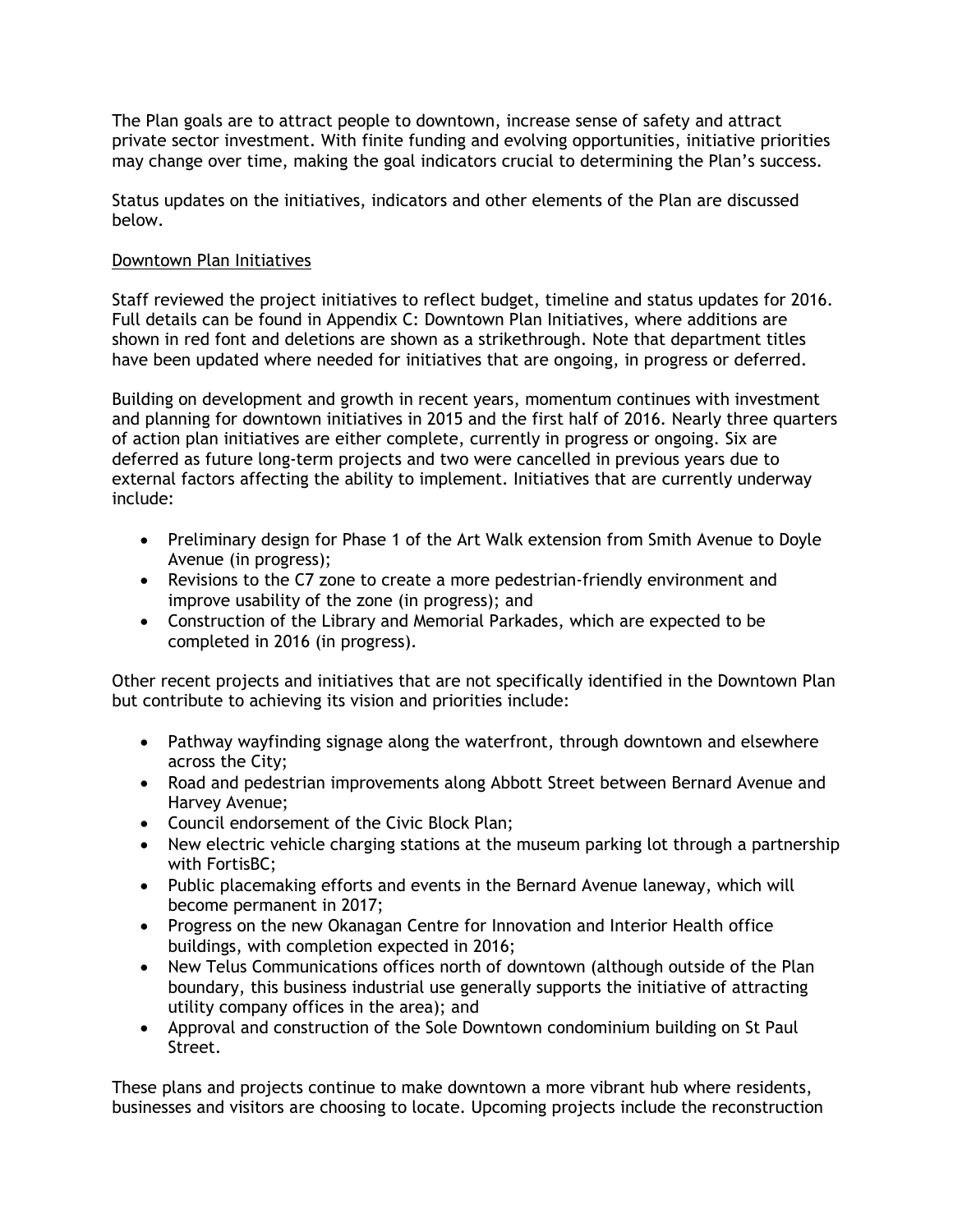of Kerry Park, the timing of which is connected to the construction of the Westcorp hotel, and a Downtown Area Parking Plan to inform the type, timing and funding of parking solutions, building on the overall Parking Management Study.

### Downtown Plan Indicators

The performance indicators are another tool to demonstrate the degree to which the Downtown Plan's goals are being met over time. Regular monitoring informs potential changes to support activities and initiatives that encourage more people and development downtown. Fluctuations from year to year are expected and staff focus more on longer-term trends to inform the success of the Plan's goals.

Staff reviewed the indicators with 2015 data and made some refinements based on information that is consistently available. The details are shown in Schedule D: Downtown Plan Indicators, with additions shown in red font and deletions shown as a strikethrough.

The first goal, *attract people to downtown*, has generally seen improvement since the Downtown Plan was endorsed as well as within the last year. There are more events and activities taking place in downtown parks and facilities, with some exceptions.

For the second goal, *increase sense of safety*, most indicators are moving positively with decreases in the number of offences. The number of crimes against persons and other criminal code violations are among the lowest since 2011, and the number of controlled drug and substance act violations and liquor violations decreased in the last year. However, the number of offences against property are the highest since 2011. The RCMP is continuing its crime prevention efforts downtown, and the area is also monitored by Bylaw Enforcement Officers, Downtown On Call teams, Park Ambassadors, Transit Security Officers, and private security contractors.

In April 2016, staff brought forward strategies to improve on the existing indicators about sense of safety. Council directed staff to add questions to the Citizen Survey to monitor the public's sense of safety in the downtown core. The next Citizen Survey is scheduled for 2017 and the annual Downtown Plan monitoring report will incorporate the results once available.

The third goal, *attract private sector investment*, has been refined to report on the value of new private sector residential and commercial construction. While the percentage is lower than recent years, the Okanagan Centre for Innovation, Interior Health and Memorial Parkade buildings all received building permits in 2015; however, they are not reflected in this indicator because they are considered institutional uses. Furthermore, overall building permit values were up 32 percent over 2014.

As of August 2016, building permits have been issued for two new residential projects within the Plan boundary and these will be captured in next year's Downtown Plan update, along with any other new residential or commercial projects.

Downtown Plan Incentives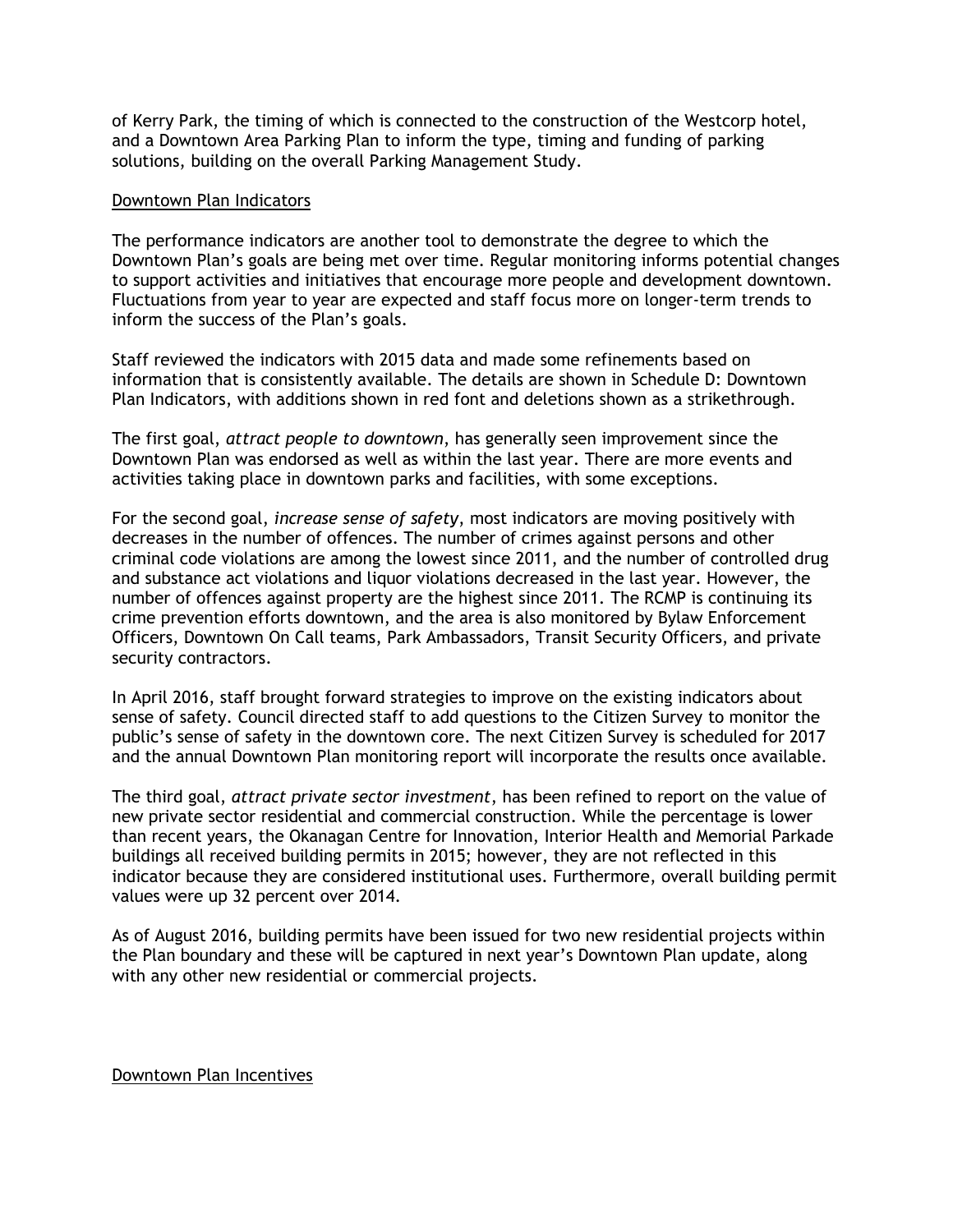The Downtown Plan notes several existing incentives and grants that help to encourage development and investment in downtown and other areas. Area-specific incentives include:

- Revitalization Tax Exemption Program (Bylaw No. 9561) incremental tax exemptions for eligible new construction
- Development Cost Charges (Bylaw No. 10515) lower rates than some other areas of the City
- Zoning Bylaw Parking Requirements (Bylaw No. 8000) lower parking requirements in the C7 zone, and no parking requirements for eligible developments in a specific area
- Payment In Lieu of Parking (Bylaw No. 8125) provision to pay instead of providing required off-street parking spaces

Other incentives available for eligible properties and developments in downtown and across the City include:

- Rental Housing Grants (Council Policy No. 335) funding to offset Development Cost Charges for purpose-built rental housing
- Heritage Building Tax Incentive Program (Council Policy No. 318) tax exemptions for eligible heritage buildings undertaking heritage conservation work
- Heritage Grants Program funding for heritage building conservation work

The Rental Housing Grants program was recently revised to encourage the creation of more family-friendly three-bedroom units by reflecting higher development costs of larger units. Additionally, Council approved an additional \$100,000 in funding per year for 2017 and 2018 towards this grant program, bringing the total to \$420,000 annually.

# Summary & Discussion

Initiatives identified in the Downtown Plan continue to be delivered on and the indicators demonstrate ongoing interest in living, shopping, visiting and working downtown.

The finite available funding limits opportunities for capital investments, which must be balanced with needs and priorities elsewhere in the City. Initiatives continue to be evaluated as part of the annual capital planning process and will be completed as funding permits. Staff also continue to seek opportunities for other funding sources, partnerships or other means of delivering on the Downtown Plan initiatives.

**Internal Circulation:** Divisional Director, Infrastructure Divisional Director, Community Planning & Real Estate Divisional Director, Civic Operations Divisional Director, Active Living & Culture Divisional Director, Corporate & Protective Services Divisional Director, Communications & Information Services Director, Business & Entrepreneurial Development Director, Real Estate Department Manager, Community Planning Manager, Parking Services Manager, Infrastructure Engineering Manager, Parks Services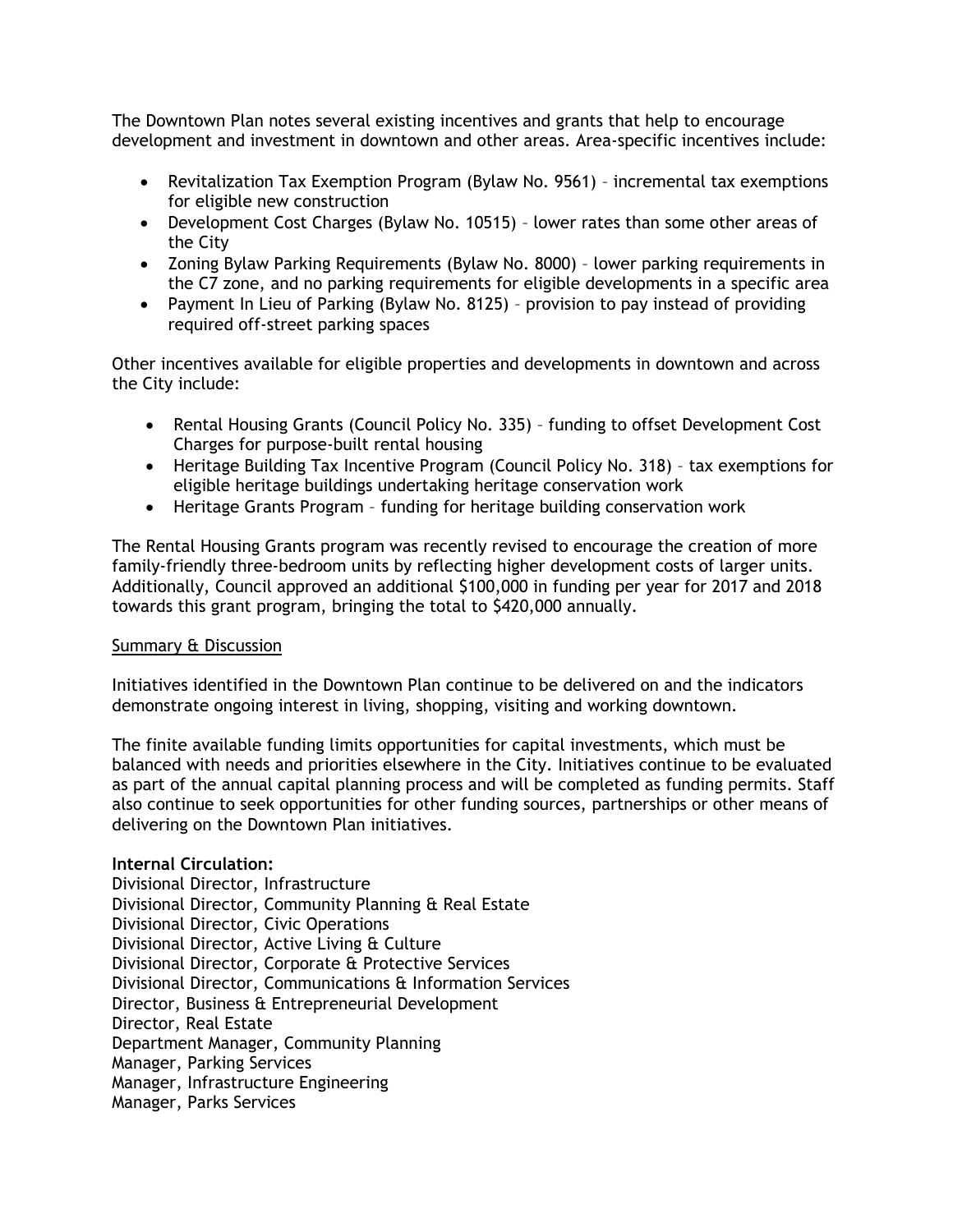Manager, Senior Project Manager, Parks & Buildings Planning Manager, Cultural Services Manager, Sport & Event Services Manager, Civic Operations Finance & Administration Manager, Integrated Transportation Supervisor, Urban Forestry Supervisor, Crime Prevention Communications Advisor, Communications Planner Specialist, Policy & Planning City Clerk

**Existing Policy:** Downtown Plan (2012) 2030 Official Community Plan (2011)

#### **Financial/Budgetary Considerations:**

Project timing is dependent on future budget considerations and the ability to source external funding. Timing may depart from that noted in the Plan based on budget available from development cost charges, revenue (e.g. from parking), taxation, and senior government grant programs.

#### **Considerations not applicable to this report:**

Legal/Statutory Authority: Legal/Statutory Procedural Requirements: Personnel Implications: External Agency/Public Comments: Communications Comments: Alternate Recommendation:

Submitted by:

#### L. Bentley, Planner II, Policy & Planning

**Approved for inclusion:** J. Moore, Acting Department Manager, Policy & Planning

Attachments:

Schedule A: Downtown Plan Schedule B: Downtown Plan Boundaries Schedule C: 2016 Downtown Plan Initiatives Schedule D: 2016 Downtown Plan Indicators

cc: Divisional Director, Infrastructure